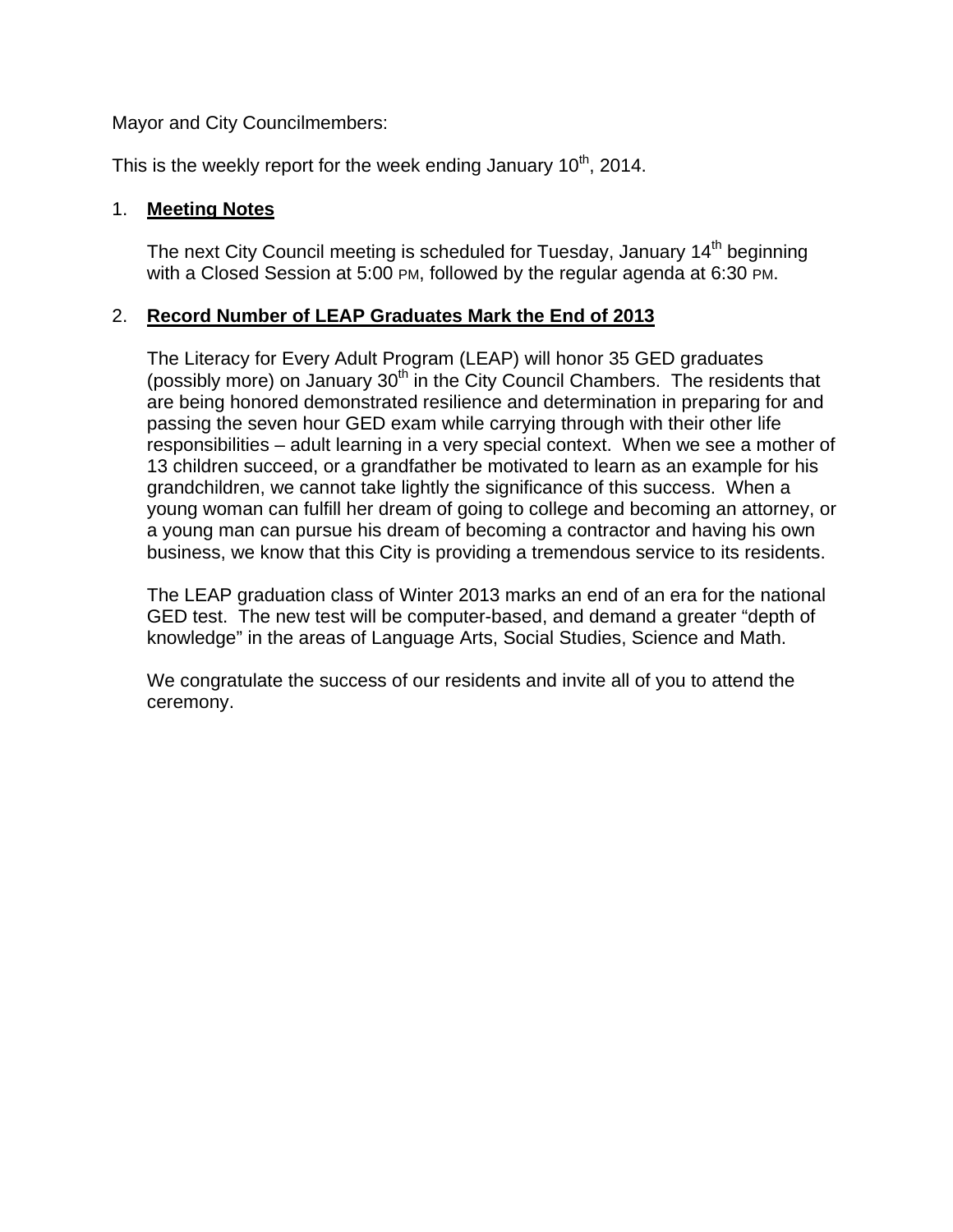

3. **Recycle Your Holiday Tree** 

Please recycle your natural holiday tree through one of Richmond Sanitary Services' opportunities:

- Cut your tree to fit in your green waste cart and set the cart out on any of your regular green waste collection days (preferred method).
- Take your tree to the Golden Bear Transfer Station, located at 1 Parr Boulevard, Richmond. Contact: (510) 970-7260.

Hours: Monday - Friday 7:00 AM – 5:00 PM Saturday and Sunday 9:00 AM – 5:00 PM.

- o Proof of residency in service area is required
- o There will be a disposal charge of \$8.00 for non-recyclable trees or no proof of residency
- If you are unable to place your tree in the green cart or take it to the transfer station, please call Richmond Sanitary Service customer service office at (510) 262-7100 to arrange for pickup at no additional charge.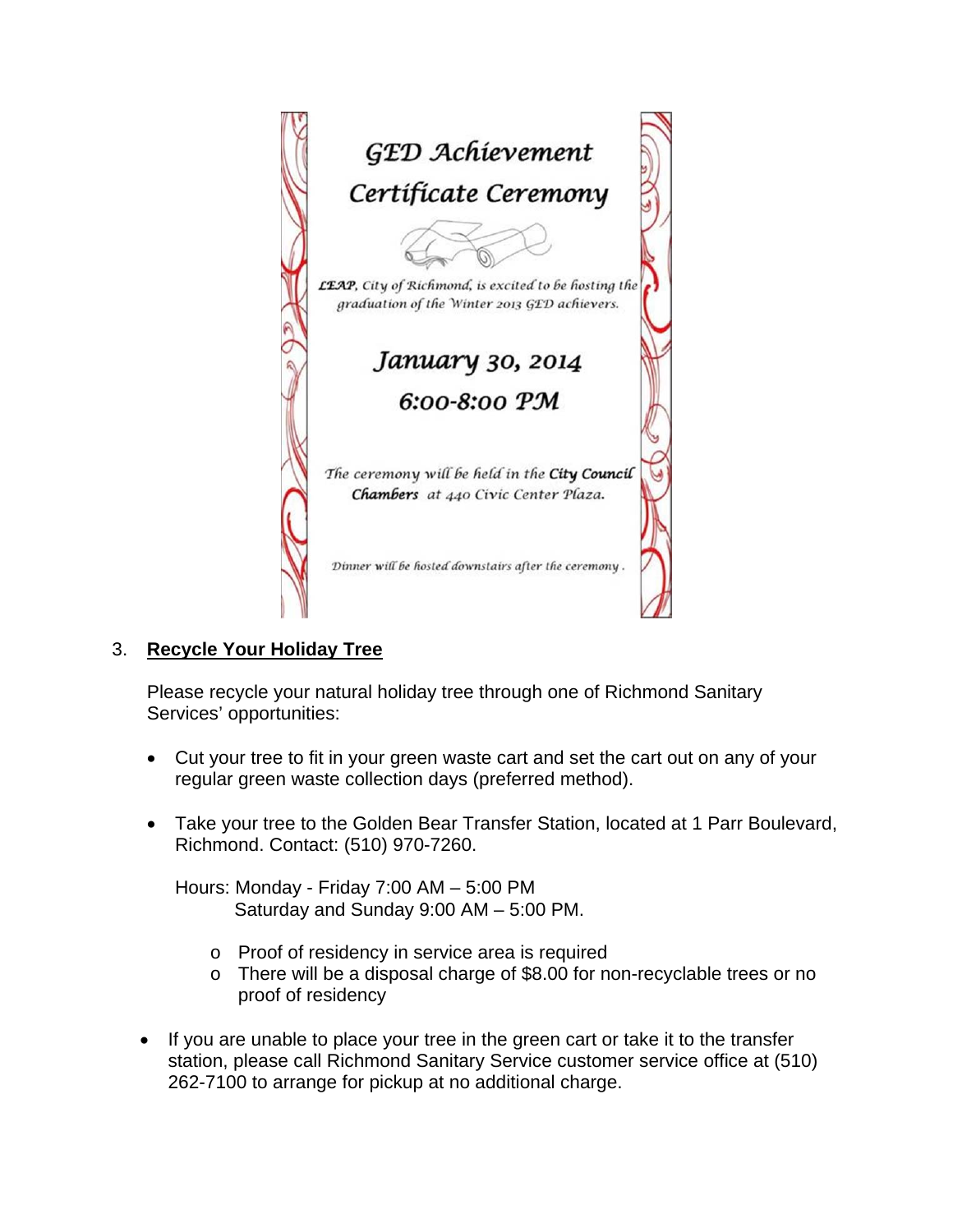

# 4. **2014 Martin Luther King, Jr. Day of Service**

On Monday, January  $20<sup>th</sup>$ , from 9:00 AM to 2:00 PM, along the Richmond Greenway (between  $6<sup>th</sup>$  and 16<sup>th</sup> Streets at Chanslor and Ohio Avenues), the City of Richmond's impact volunteering program, Richmond ESC (Excellence Serving our Community) will join the Friends of the Richmond Greenway and hundreds of community partners and volunteers to honor the legacy of Dr. Martin Luther King, Jr. This annual event on the Richmond Greenway has been a community tradition that joins the Richmond community in service.

Join us for healthy food, lively music, and plenty of service projects along the Richmond Greenway as we advance Martin Luther King, Jr.'s vision of service. Sign up to volunteer or contact Stephanie Hervey at forg@communityorgs.info, (510) 730-0278 or Rochelle Monk at (510) 620-6511.

### 5. **Richmond Police Explorers**

The Richmond Police Explorers is part of a national program offered locally by the Police Department for young people interested in careers in law enforcement. Senior officers, who are "advisors", train young people in law enforcement and community service, irrespective of the Explorers' ultimate career choice. Many Explorers go on to become police officers in their local communities. The Richmond Youth Academy is the complementary program offered by the Richmond Fire Department, encouraging young people to consider careers in public safety.

Officer Carmen Santana began her career with the Richmond Police Department (RPD) as an Explorer, and quickly moved up the ranks in the program. She later went on to be a cadet with the Richmond Police Department. We are pleased to announce that Officer Santana graduated from Napa Valley Police Academy and was sworn in as a Richmond Police officer on December 16, 2013. She is the first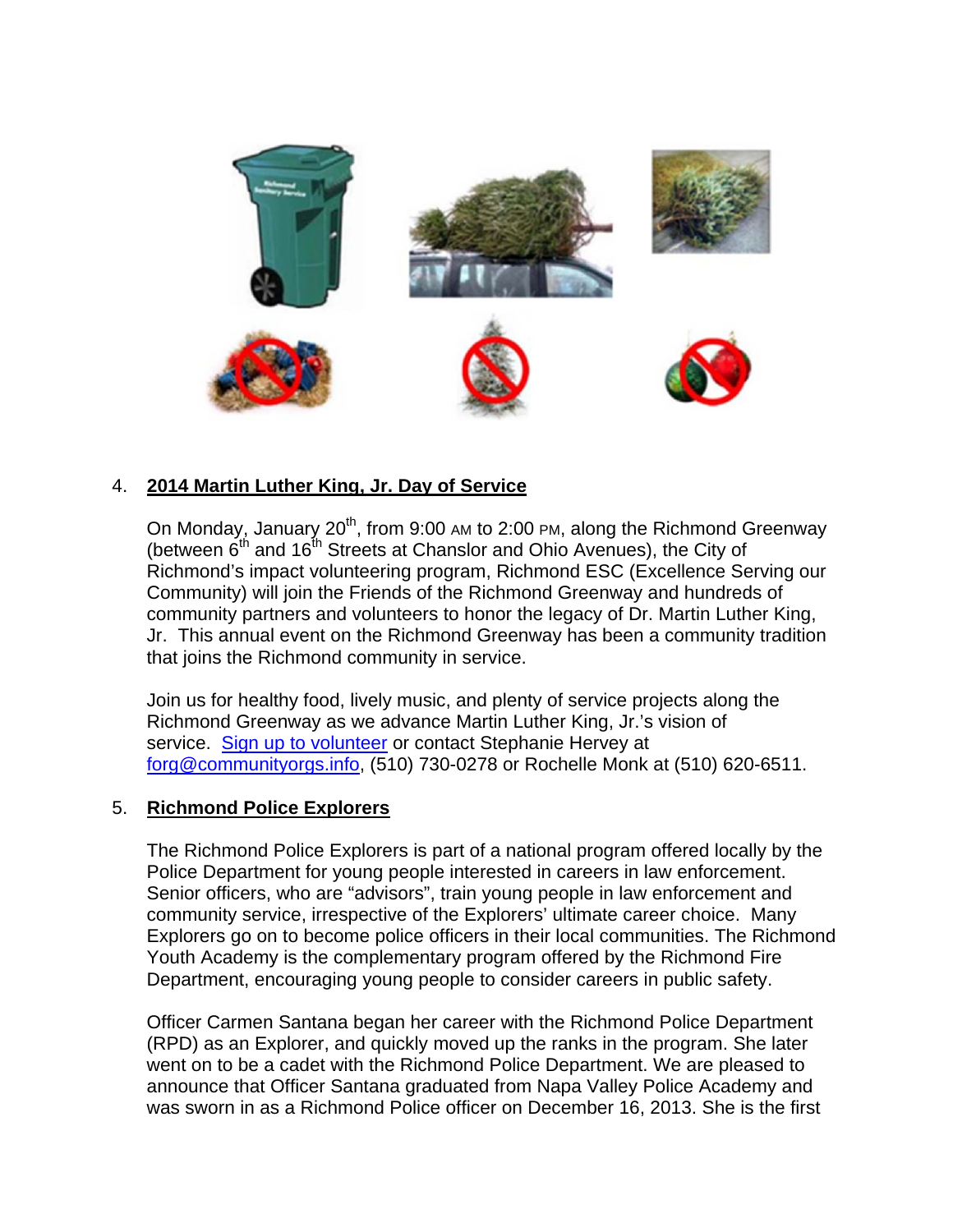female Explorer to become a police officer in the history of the RPD Post. Officer Santana took top honors in physical fitness in her academy program. Two other former RPD Explorers will enter the academy in the next few weeks.

Officer Santana will proudly serve the same community in which she grew up, and to which she donated thousands of volunteer hours, as she begins her new journey. She has served as the secretary for the Latino Peace Officers Association, and is active in her community and her church. In the future she plans to play a leadership role in the RPD Explorer Post. Officer Santana shows the true meaning of dedication and service.



# 6. **Public Meeting on Chemical Safety Board Report on August 2012 Chevron Fire**

There will be a meeting on Wednesday, January 15<sup>th</sup> in the Richmond City Council Chambers at 440 Civic Center Plaza, facilitated by the US Chemical Safety Board (CSB), concerning CSB's recently-completed report on the August 2012 Chevron Fire. More information concerning the results of CSB's extensive investigation and their recommendations for regulatory changes may be obtained at the csb website.

### 7. **South Richmond Transportation Connectivity Plan – Community Meeting #1**

On Thursday, January  $16<sup>th</sup>$  at 6:00 PM, the City of Richmond will kick off the community planning process for the South Richmond Transportation Connectivity Plan (Connectivity Plan) by hosting a community meeting at the Booker T. Anderson Community Center (960 South 47<sup>th</sup> Street, Richmond).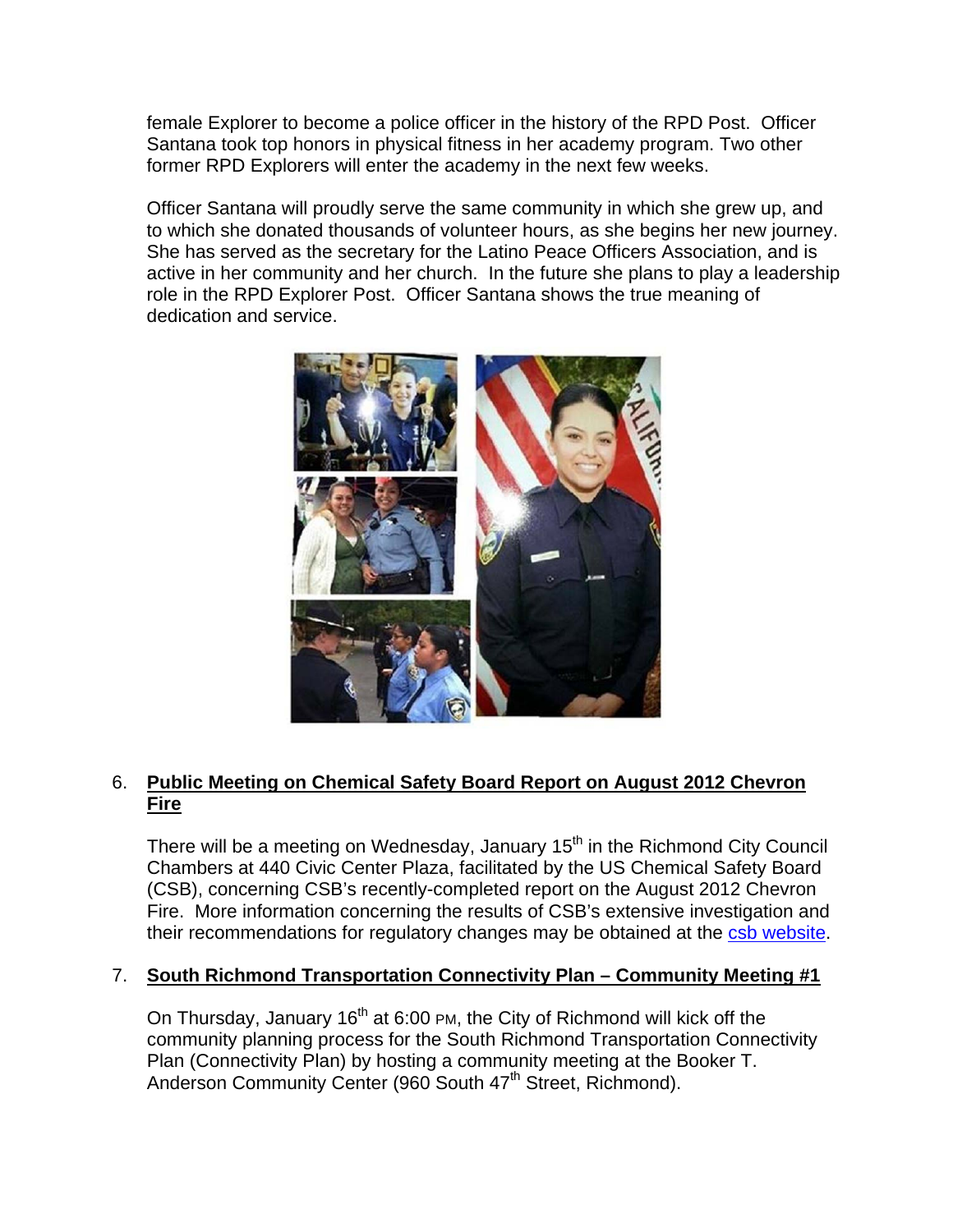

This initial community meeting will introduce the project, present best practices for improving transportation access, and offer community members the opportunity to ask questions and provide input. Please join us and help us improve mobility for existing and future residents.

Refreshments and Spanish translation will be provided.

### **About the Connectivity Plan:**

Last year, the City of Richmond was awarded a Community-Based Transportation Planning Grant from Caltrans to develop the Connectivity Plan. In coordination with the South Shoreline Specific Plan, the Connectivity Plan will identify key deficiencies in the local and regional transportation network and include specific recommendations to improve multi-modal connectivity between the City's Southern Shoreline and Central Richmond neighborhoods, as well as adjacent communities including El Cerrito, Albany, and Berkeley. The City of Richmond is partnering with UC Berkeley's Center for Cities and Schools Y-PLAN Program to engage students from Richmond High School in the identification of community transportation issues and opportunities.

### **Additional Project Information:**

- Project Webpage (www.ci.richmond.ca.us/srtcp)
- Project Area Map
- Overall Project Objectives

Please contact Hector Rojas, Senior Planner, at hector\_rojas@ci.richmond.ca.us for more information.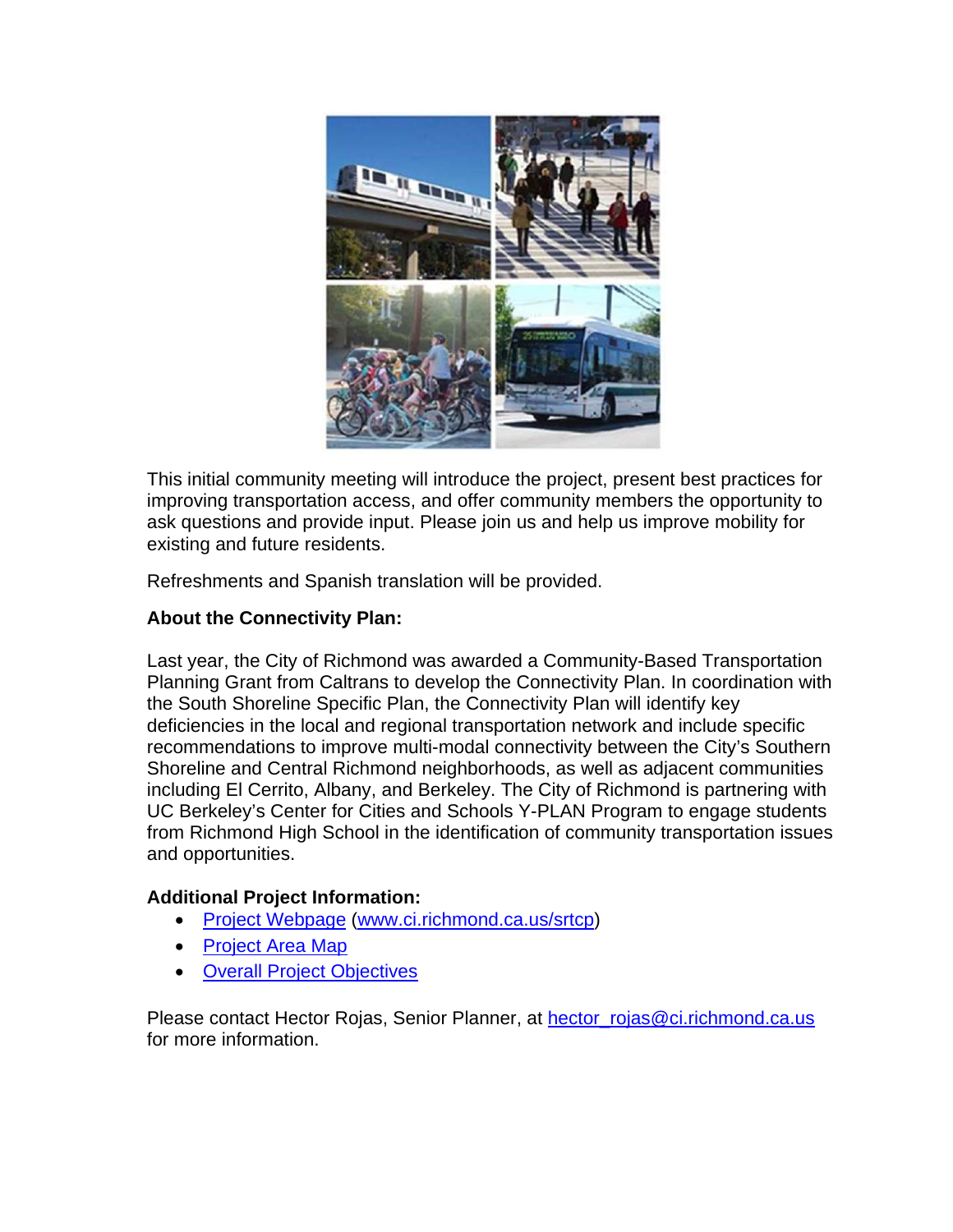### 8. **Single Use Bag Ordinance Reminder**

This is a friendly reminder that, **beginning January 1, 2014,** single-use plastic bags will no longer be available at retail stores in Richmond, San Pablo and El Cerrito. Stores must charge a minimum of 5¢ for each paper or reusable bag sold. Customers can avoid paying for bags by bringing their own bags.

While adjusting to what some may view as inconvenient new regulations, please keep in mind the following statistics:

- California retailers distribute more than 19 billion plastic retail bags annually.
- The average Californian uses an estimated 400 plastic bags per year.
- The average time use of a plastic bag is 12 minutes.
- The State's Integrated Waste Management Board estimates that, in the Bay Area, residents use 3.8 billion plastic bags per year, and about one million of these bags end up in the Bay.
- Even with the emphasis on recycling of plastics in recent decades, the plastic bag recycling rate in California remains at less than five percent.

Local taxpayers must bear the brunt of the plastic litter clean-up costs. It costs the state \$25 million annually to landfill discarded plastic bags, and public agencies in California spend more than \$303 million annually in litter abatement. This ordinance will further improve quality of life by conserving resources and reducing waste, litter and greenhouse gas emissions.

For more information, including a copy of the ordinance and business resources, please contact:

> **City of Richmond** (510) 620-6512 | mike\_uberti@ci.richmond.ca.us www.richmondenvironment.org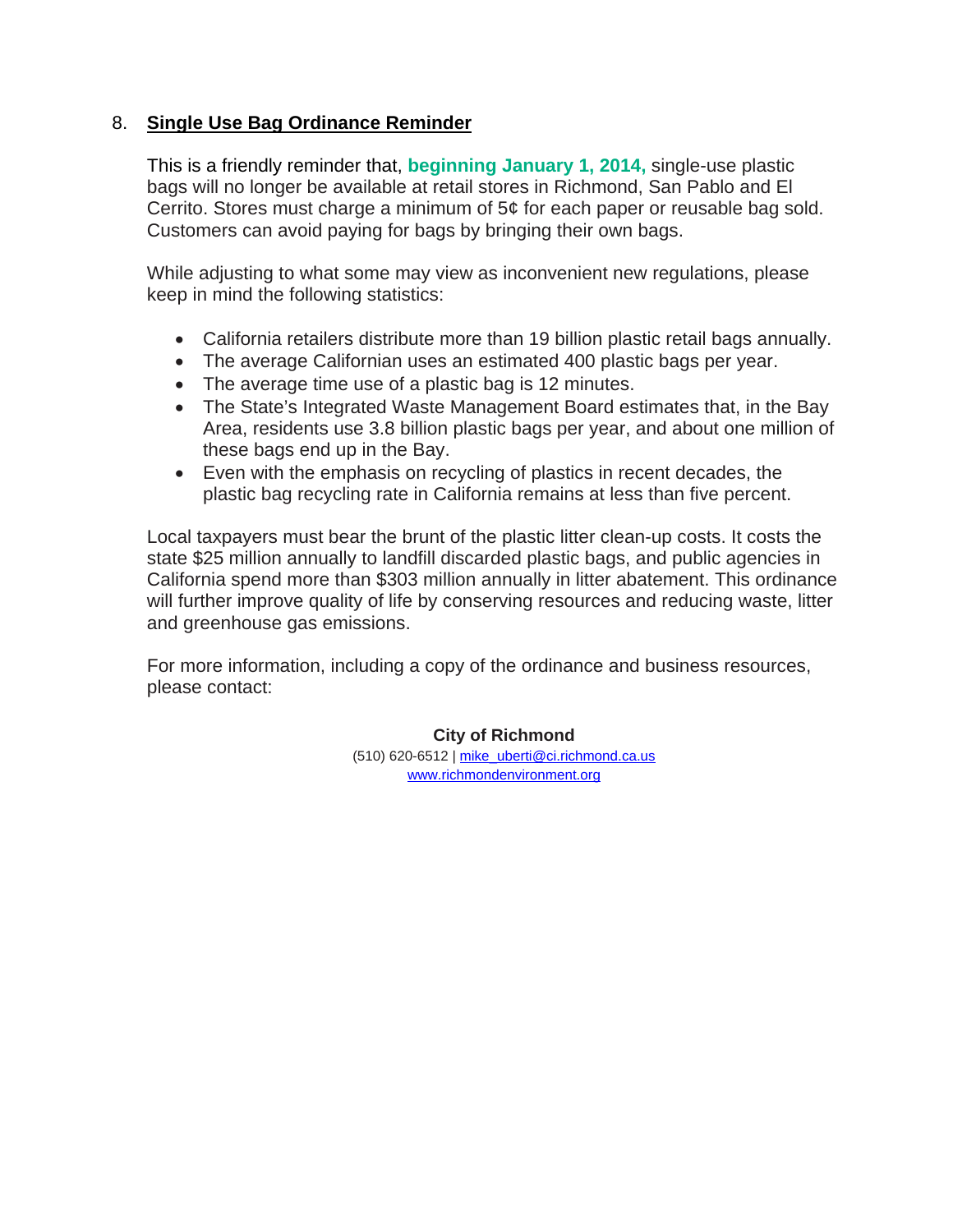

# 9. **Charitable Contribution Campaign by Richmond Employees**

The 2013 campaign effort at the City of Richmond was, once again, an outstanding success! City staff has pledged \$54,307.47 through payroll deductions in 2014 for 300 charitable organizations, including Bay Area Black United Fund, Community Health Charities, EarthShare of California, Friends of Disabled Children, Friends of Richmond Library, Richmond Community Foundation, Local Independent Charities, Richmond/El Cerrito Firefighters Toy Program, Richmond Police Activities League, Richmond Public Library Foundation, Richmond Youth Academy, Richmond Police Explorers, and United Way.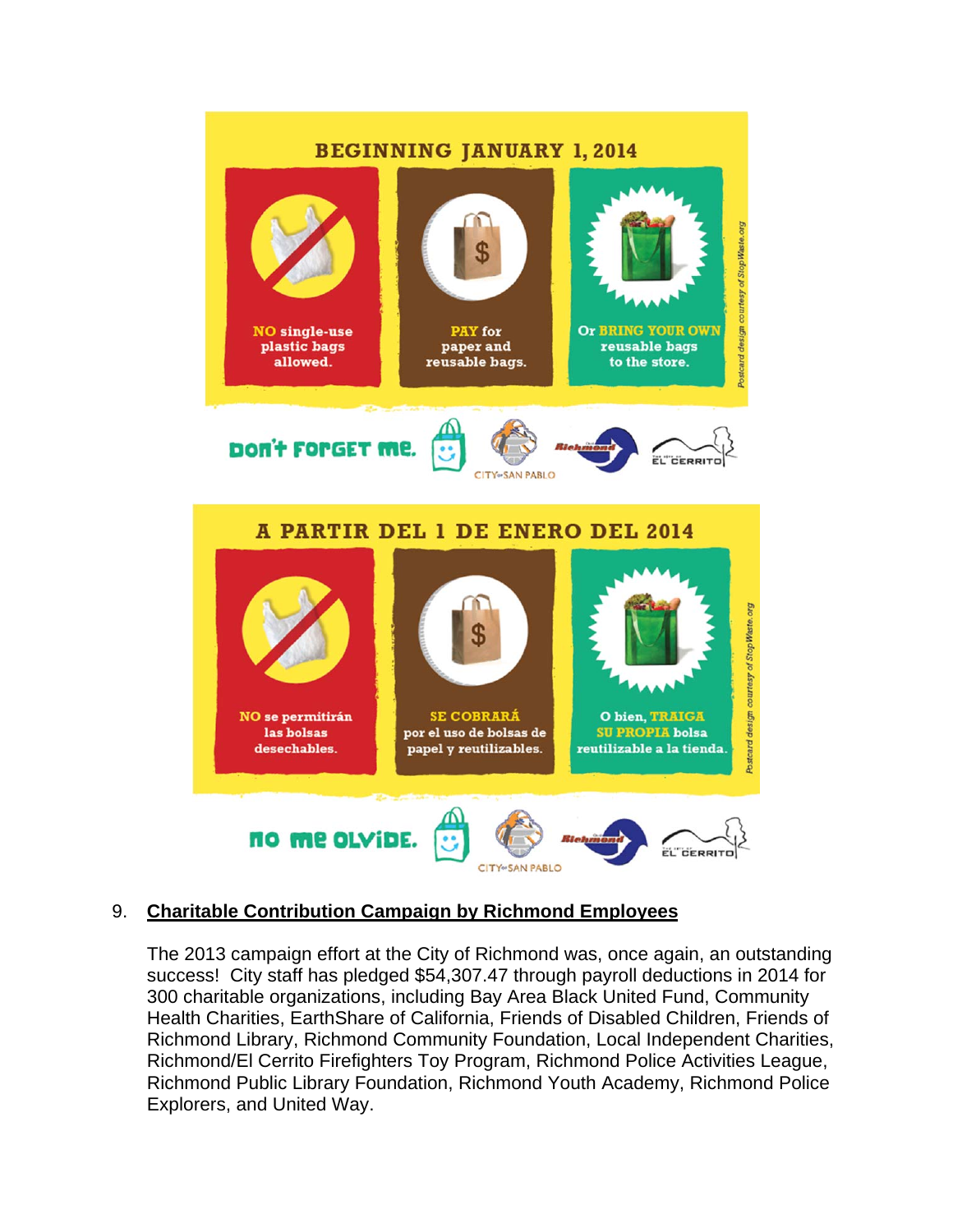The amount pledged was an increase of \$6,228.87 from last year's total contributions of \$48,078.60.

Special thanks to Finance Department staff member Theresa Austin who chaired the City-wide campaign, and to each City department that participated in this program.

### 10. **Officer Bradley A. Moody Memorial Underpass Project Update – Night Work Tentatively Scheduled for January 24th – 26th**

The Bradley A. Moody Memorial Underpass Project involves the construction of a roadway underpass on Marina Bay Parkway between Meeker Avenue and Regatta Boulevard, and is intended to resolve long-standing access limitations to the Marina Bay area caused by frequent train crossings. In early September 2013, Marina Bay Parkway was closed to traffic. This closure will remain in place for approximately 18 months.

The weekend of January  $24<sup>th</sup>$  is tentatively scheduled for the fourth of up to six weekend, 24-hour a day closure windows for installation of waterproofing on the bridge installed in December. As noted in the last update on this item, this may be the final weekend 24-hour a day work shift required for the project. This date is tentative as this work is dependent on weather conditions and railroad confirmation.

During the week of January  $6<sup>th</sup>$ , the first phase of roadway excavation was completed for the area north of the bridge, while utility relocation work continued. Beginning the week of January  $13<sup>th</sup>$ , the first set of drilled tie-backs will be installed through the deep soil mix (DSM) walls in the excavated area; and construction of the pump station discharge structure will begin.

For additional information and to be added to the project update contact list, please see the project website at www.moodyup.com. You can also follow the project on twitter: @moodyunderpass, or contact the project's public outreach coordinator Jacqueline Majors at (925) 949-6196.

### 11. **Office of Neighborhood Safety Director Participates as a Panelist for the National League of Cities 'Cities United' Webinar**

Cities United's vision is that mayors and other city leaders across the country will form partnerships with other local government officials, community leaders, families, youth, philanthropies, and other stakeholders within their respective cities dedicated to reducing violence and violence related deaths among African American men and boys. The webinar focused on how cities can develop or enhance their "on-theground", community-based efforts to reduce violence and violent deaths among African American men and boys.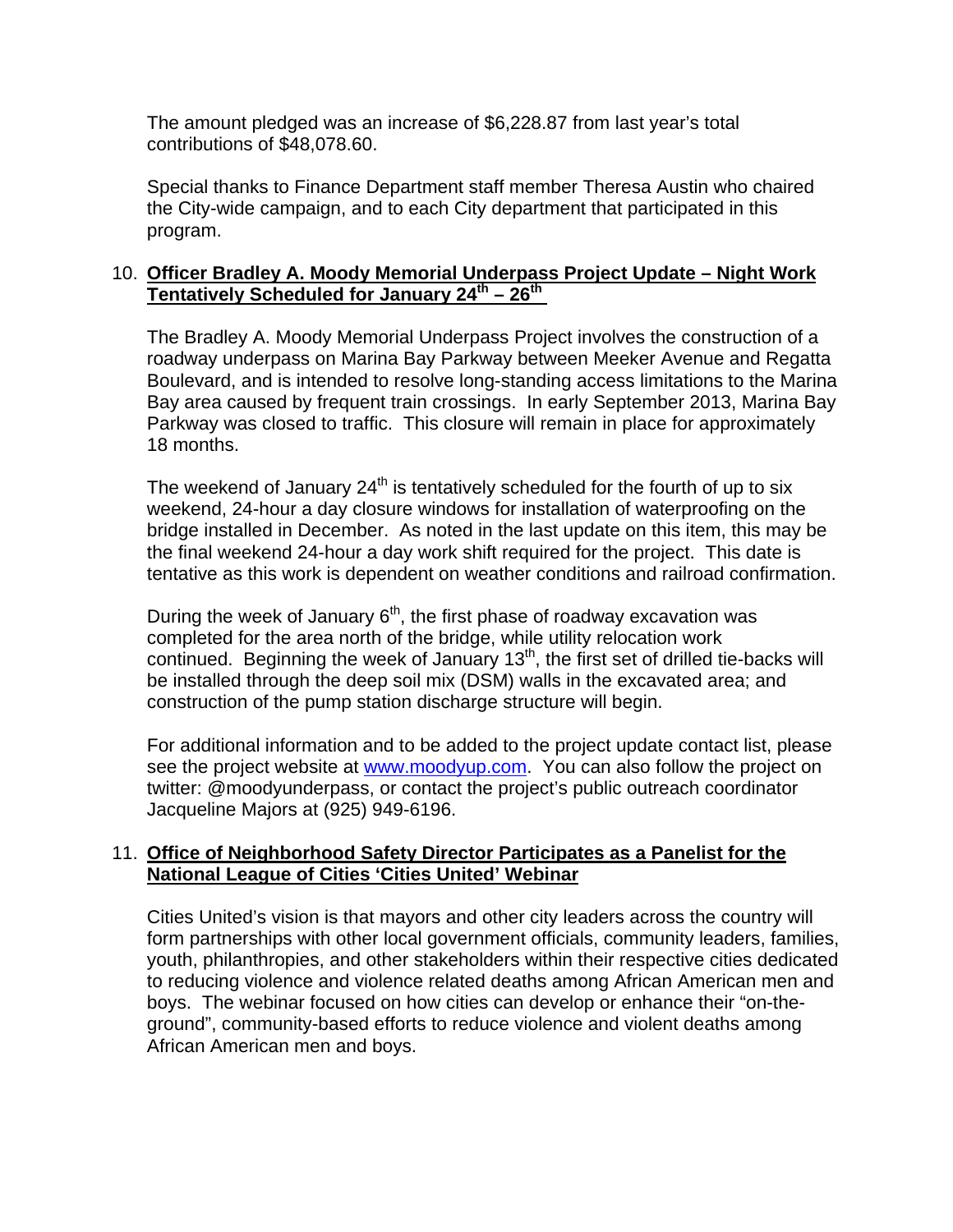The Office of Neighborhood Safety Operation Peacemaker Fellowship was a featured program as a promising and emerging practice for restoring and developing healthy African American men and boys involved in gun violence. During the webinar, Richmond ONS Director DeVone Boggan was asked to provide insight as to how other agencies could implement similar programs in their communities. The audience participating in this webinar were staff liaisons and/or designees from mayor's offices from around the country who represent participating cities in the Cities United Initiative. More than 100 people registered for the webinar.

The Cities United Initiative is a strategy of the National League of Cities Youth Violence Prevention Institute for Youth, Education, and Families in Washington DC. Two other panelists included Ms. Lisa Early who serves as Director for Families, Parks and Recreation for the City of Orlando Florida's Kidzone, and Dr. Gary Slutkin who is the founder of Cure Violence in Chicago Illinois.

### 12. **City Manager Chronicles**

I have listed below some of the topics for meetings that I have recently attended in the hope that it provides an idea of the varied issues with which our organization deals routinely.

Activities and meeting topics during the past week have included:

- Met at the Chevron Refinery with Employment and Training Director Sal Vaca, Dennis Petrie, Deputy Director, State Employment Development Department Workforce Service Branch, RichmondBuild contractor Chuck Carpenter, and Chevron staff members to discuss funding for employment training programs in Richmond;
- Attended the project management meeting for the Richmond Bay Campus along with other City staff and staff from the Lawrence Berkeley National Lab and UC Berkeley;
- Met with representatives from the UC Berkeley Center for Cities and Schools to discuss the Y-Plan program that was recently completed at Richmond High School and to discuss future opportunities with this program;
- Attended the monthly Contra Costa Public Management Association meeting (which consists of all the city managers in the county); and
- Attended the monthly Contra Costa Mayors' Conference.

These meetings were in addition to attending the regular management staff meeting, agenda planning, reviewing staff reports to the City Council, doing department head "check-ins," having discussions on various personnel matters, and having short discussions with staff, community members, members of the press, etc.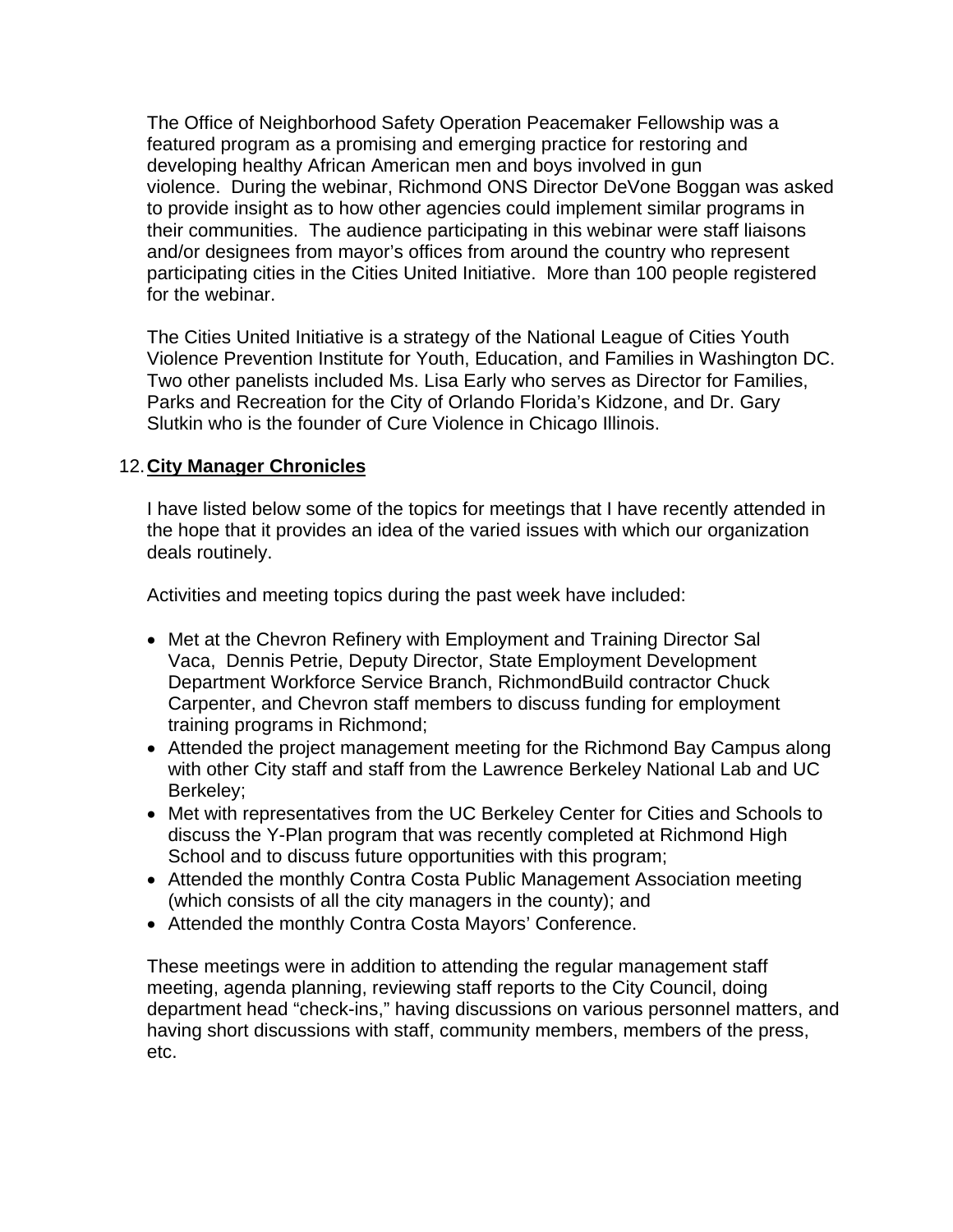Please feel free to contact me if you have any questions about the substance of these or any other topics.

### 13. **University of California Proposed Richmond Bay Campus Public Comment Period Extension**

The University of California has completed the draft environmental review documents for the proposed Richmond Bay Campus (RBC) to be sited at the Richmond Field Station (RFS) and adjacent Regatta Property. The RBC would allow for consolidation of Lawrence Berkeley National Laboratory (LBNL) research programs, and for development of additional research facilities for use by LBNL and UC Berkeley and institutional or industry counterparts for research and development focused on energy, the environment, and health. The proposed 2014 Long Range Development Plan for the Richmond Bay Campus has been prepared by UC Berkeley and UC Lawrence Berkeley National Laboratory to guide development of up to 5.4 million square feet of research, office and support facilities through 2050.

### *Draft Environmental Impact Report (EIR)*

UC is the Lead Agency for a Draft Environmental Impact Report (EIR) that analyzes the potential environmental effects of Long Range Development Plan related development and operations at the Richmond Bay Campus under the California Environmental Quality Act. The Draft EIR identifies significant and unavoidable impacts associated with development under the Long Range Development Plan in the following resource areas: air quality, cultural resources, greenhouse gas emissions, and transportation. The Draft EIR is being circulated for agency and public review and comment over a 60-day period beginning November 15, 2013. The Draft EIR public comment period has been extended to January 21, 2014. Comments on the draft RBC LRDP EIR may be emailed to rbc@lbl.gov.

### *Draft Removal Action Workplan (RAW)*

A Draft Removal Action Workplan (RAW) published by the California Department of Toxic Substances Control (DTSC) evaluates cleanup alternatives to remaining legacy pollution at the RFS. The RAW has been prepared by the University under the direction of the California DTSC.

The Public Comment Period for the RAW has been extended to Friday, January 17, 2014 in response to community requests. Paper copies of the RAW can be found in the Richmond Public Library (325 Civic Center Plaza), the DTSC Berkeley Office (700 Heinz Avenue by appointment), and in the RFS B478 lobby. Electronic copies are available on the RFS Environmental Website on the Technical Documents Page and on the Envirostar Website.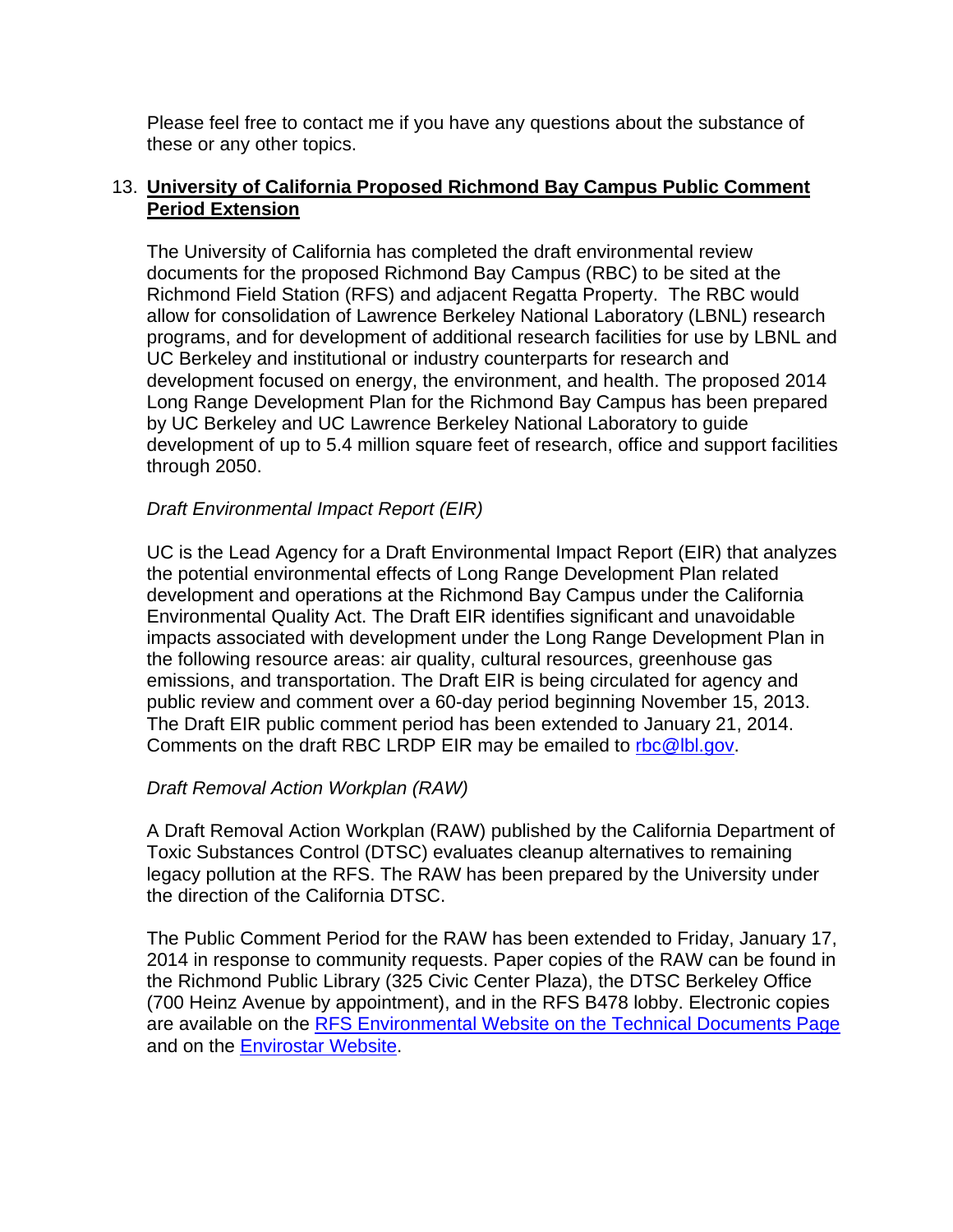For more information on the RAW, please refer to the DTSC Public Notice and Community Notice Fact Sheets, and visit the RFS Environmental Website updates.

For more information, contact:

Wayne Hagen Public Participation Specialist Department of Toxic Substances Control (510) 510-3911 or toll-free (866) 495-5651 Wayne.hagen@dtsc.ca.gov

The RBC LRDP EIR, the community draft Long Range Development Plan itself, and related documents and information is provided at the Richmond Bay Campus Environmental Documents webpage.

#### 14. **What do you Need to Know to Start College?**

Literacy for Every Adult Program (LEAP) will be hosting a college prep workshop aimed toward helping those residents who have been out for school for at least two years. The workshop will provide the latest information about filing for financial aid, as well as recent changes in the law for eligibility. Students often face a web of forms required for both enrollment and aid – we hope to make this process easier. Please call (510) 620-5403 and let us know which workshop you would like to attend.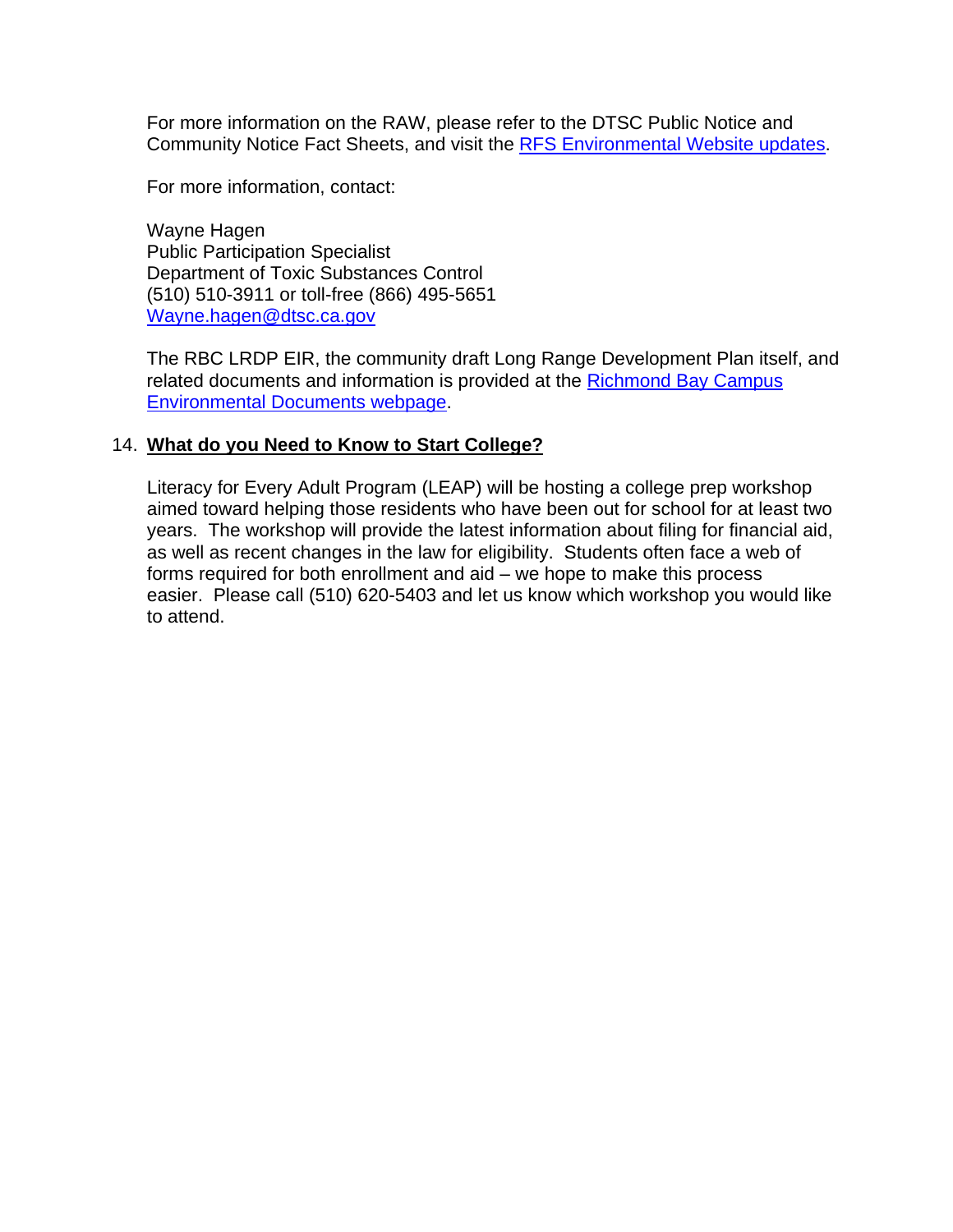

How to apply for FASFA. How to apply to college. What to expect. **College Prep Workshop** 

Jan 23rd, February 20th, March 20th, April 17th May 15th, June 19th 3:00-5:00 pm

For 2014-2015 FASFA Bring: SSN and 2013 W2/taxes

Hosted By: Literacy for Every Adult Program (LEAP) (510)620-5403 440 Civic Center Plaza #150

### 15. **WriterCoach Connection is Hiring!**

With support from the City of Richmond's impact volunteering program, Richmond ESC – Excellence Serving our Community and Cities of Service, WriterCoach Connection is seeking candidates for the position of Recruiter-Coordinator.

WriterCoach Connection (WCC), a program of Community Alliance for Learning, recruits and trains community volunteers to work one-on-one with middle and high schools students in their English classes. Coaches help students develop essential writing and critical thinking skills, and build self-confidence.

Recruitment Coordinators reach into the community to attract and retain reliable volunteers, manage their training process, and ensure their preparedness for their volunteer assignment. The Recruitment Coordinator is the face of the program to the community and is responsible for building networks of contacts to gain support for the mission of WriterCoach Connection.

This position recruits community volunteers as writer coaches for Richmond High School and John F. Kennedy High School in Richmond, CA.

### **The ideal candidate has:**

Experience working in the greater Richmond community;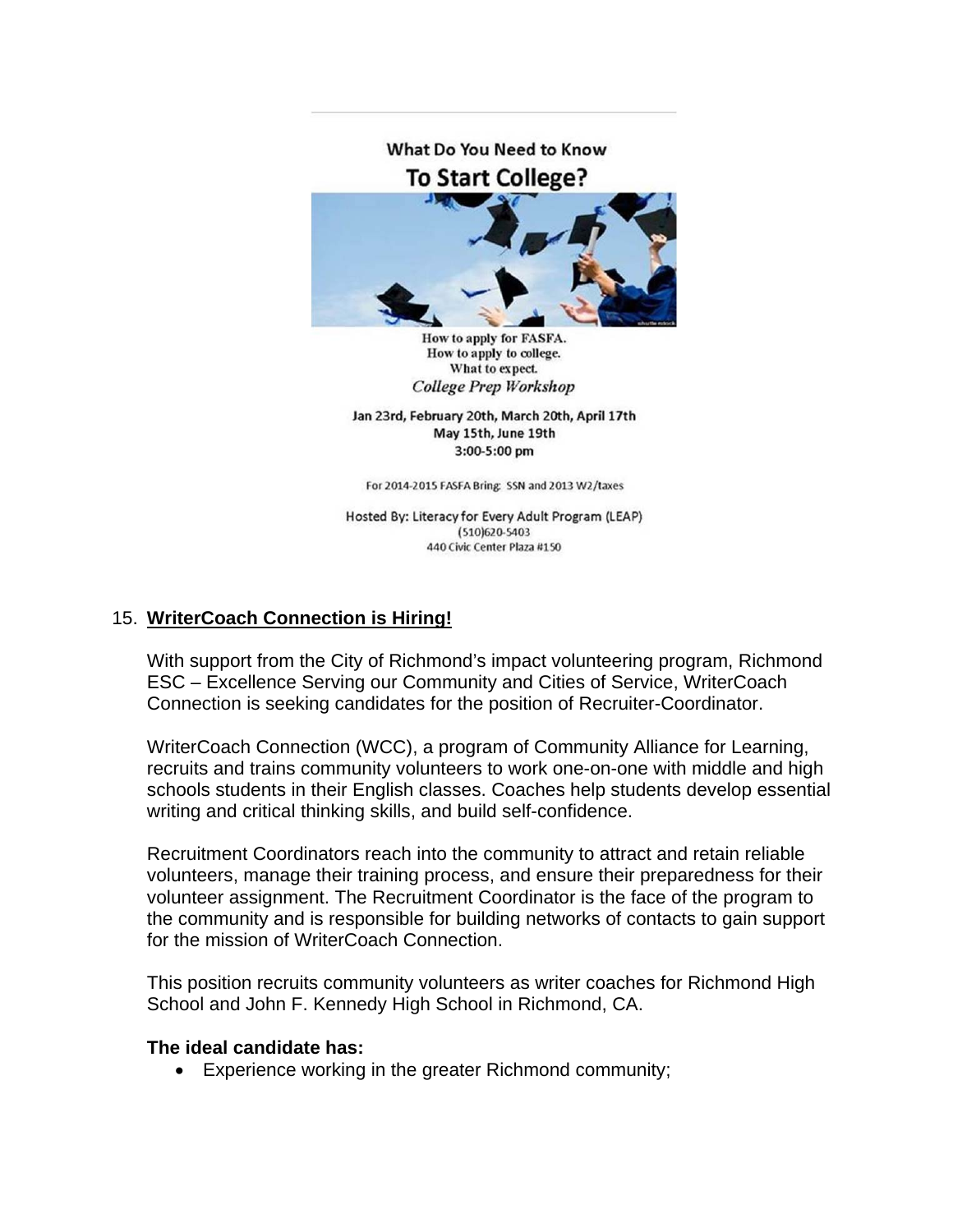- Solid working relationships with: local businesses, political leaders, West County Unified School District staff, local neighborhood councils, and/or other local agencies; and
- The ability to engage the full diversity of community members, build productive relationships, deliver professional oral presentations, plan and implement complex work projects, and keep detailed and accurate records.

For a more detailed job description, visit http://www.writercoachconnection.org/jobs.html

### **Compensation**

Independent contractor position: Part-time at \$20.00 per hour billed monthly. Average estimated monthly billing during heaviest recruitment period approximately \$2,000/month from April - October. Total annual compensation approximately \$20,000. (See "Note" below for potential fulltime opportunity.)

### **Requirements**

- Ability to complete a background check, fingerprinting, and TB test.
- Bachelor's Degree, business writing sample, and references.
- Prepare and deliver a 15 minute presentation (final candidates).
- Own transportation and ability to store small quantities of materials.
- Ability to lift 40 pounds.

Please send application, resume, cover letter, and professional writing sample by January 31<sup>st</sup> to: sfried0530@gmail.com. The application can be found at: http://www.writercoachconnection.org/jobs.html

Position begins mid-March/early April 2014.

Note: Appropriately qualified candidates may also be considered for a new role of Richmond Program Manager. This part-time contractor position could also be filled by the Recruitment Coordinator creating a nearly full-time contractor position.

# 16. **Richmond Art Center Winter Exhibitions Open this Saturday**

Three new exhibitions at the Richmond Art Center feature the work of a diverse group of emerging and established Bay Area artists. "Unlock the Talk: The American Teenager Project in Richmond" features 100 black and white photographs and in-depth audio interviews of Richmond youth taken by 20 teen photojournalists (through March  $7<sup>th</sup>$ . The 18<sup>th</sup> Annual "The Art of Living Black" is the only non-juried exhibition in the Bay Area to feature 50 regional artists of African descent (through February 28<sup>th</sup>). The Language of Realism features the work of four West Coast realist painters -- Michael Beck, Christine Hanlon, Anthony Holdsworth and John Rampley and is curated by Richmond artist John Wehrle (through February 28<sup>th</sup>). Visit the Richmond Art Center at 2540 Barrett Avenue, 510-620-6772. More information can be found at: http://www.therac.org.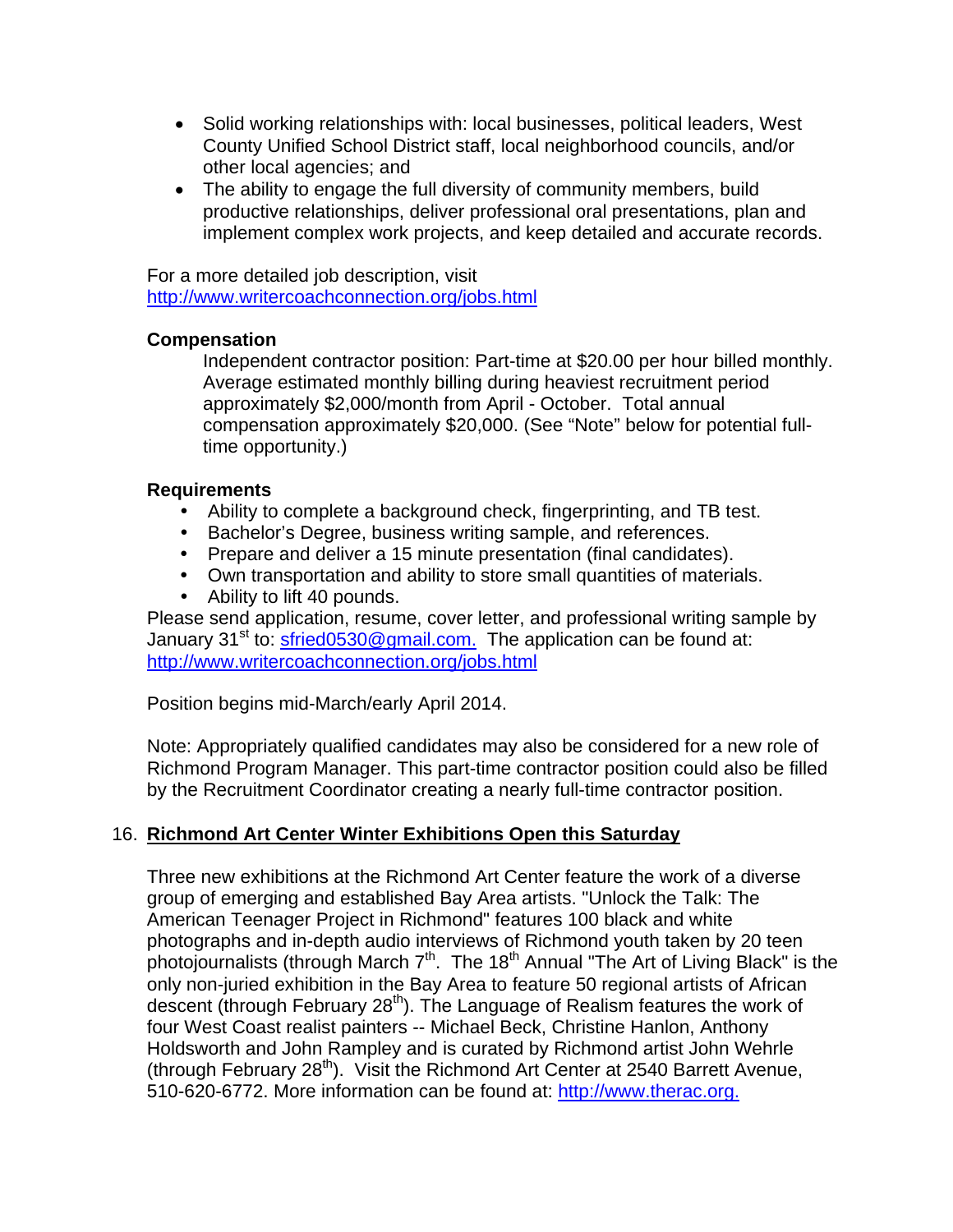

# 17. **Affordable Care Act (Obamacare) Open Enrollment Now Available**

Open Enrollment for Covered California began October 1, 2013. Residents can begin the enrollment process by calling the Covered California's telephone help line at 1-800-300-1506 or by visiting the Covered California website at https://www.coveredca.com/. Interpreters in multiple languages are available on the telephone help line.

A few important things to know:

- Open enrollment is October 1 March 31.
- Coveredca.com will allow consumers to make apples-to-apples comparisons of plans before enrolling, including premiums, deductibles and out-of-pocket expenses.
- Many Californians will qualify for financial assistance to help make premiums more affordable.
- Covered CA recommends having the following household information available when enrolling: contact information for all household members applying for coverage, ID numbers such as social security or immigration information, income and tax filing status.

Affordable Care Act Frequently Asked Questions addressed by Contra Costa Health Services can be found at http://cchealth.org/aca/faq.php.

Please consider these other Affordable Care Act resources for Richmond and Contra Costa County residents: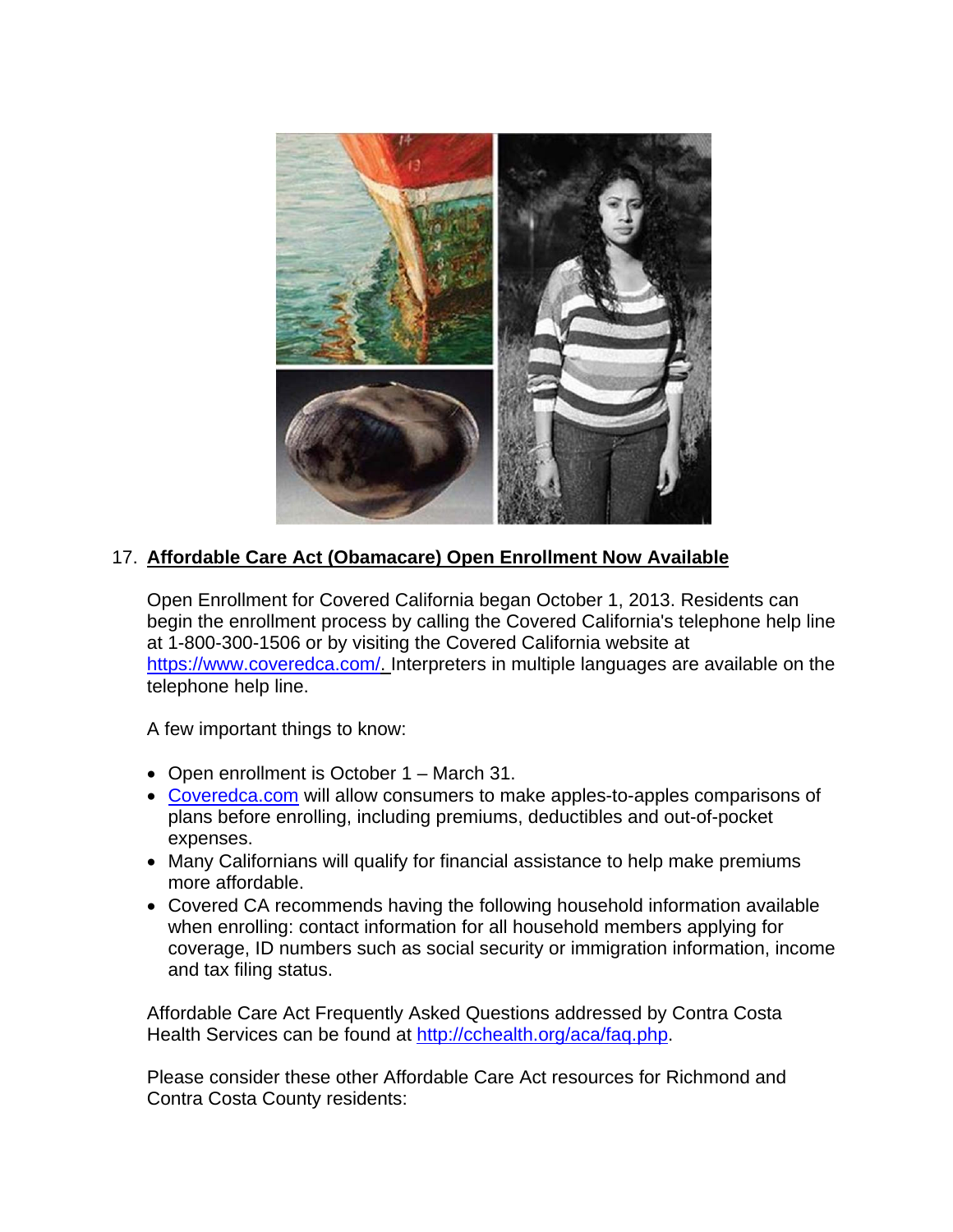| <b>Resource</b>                          | <b>Website</b>               | <b>Phone</b>     |
|------------------------------------------|------------------------------|------------------|
| <b>Contra Costa Health Services:</b>     |                              |                  |
| <b>Health Care Reform and Contra</b>     | http://cchealth.org/aca/     | $(925)$ 313-6166 |
| <b>Costa Residents</b>                   |                              |                  |
| <b>Community Clinic Consortium:</b>      |                              |                  |
| Morgan Westfall or Jennifer              | http://clinicconsortium.org/ | $(510)$ 233-6230 |
| Arevalo                                  |                              |                  |
| <b>Lifelong Medical Care: Enrollment</b> | http://www.lifelongmedical.  |                  |
| Department                               | <u>org</u>                   | (510) 231-9816   |
|                                          |                              |                  |



### 18. **Recreation Highlights**

### Holiday Wonder Workshop

The Recreation Department celebrated the holidays with a two-day Holiday Wonder Workshop at the Richmond Recreation Complex on Friday, December 20<sup>th</sup>, and Monday December 23<sup>rd</sup>, from 4:00 PM to 7:00 PM. Over 50 community members were present to decorate cookies, make ornaments, drink hot chocolate while hearing Santa read *T'was the Night Before Christmas,* and sing-a-long with carolers. In addition, the Richmond Fire Department came by to pass out hats and stickers to the children. It was a great event and lots of fun with Santa and his Elves!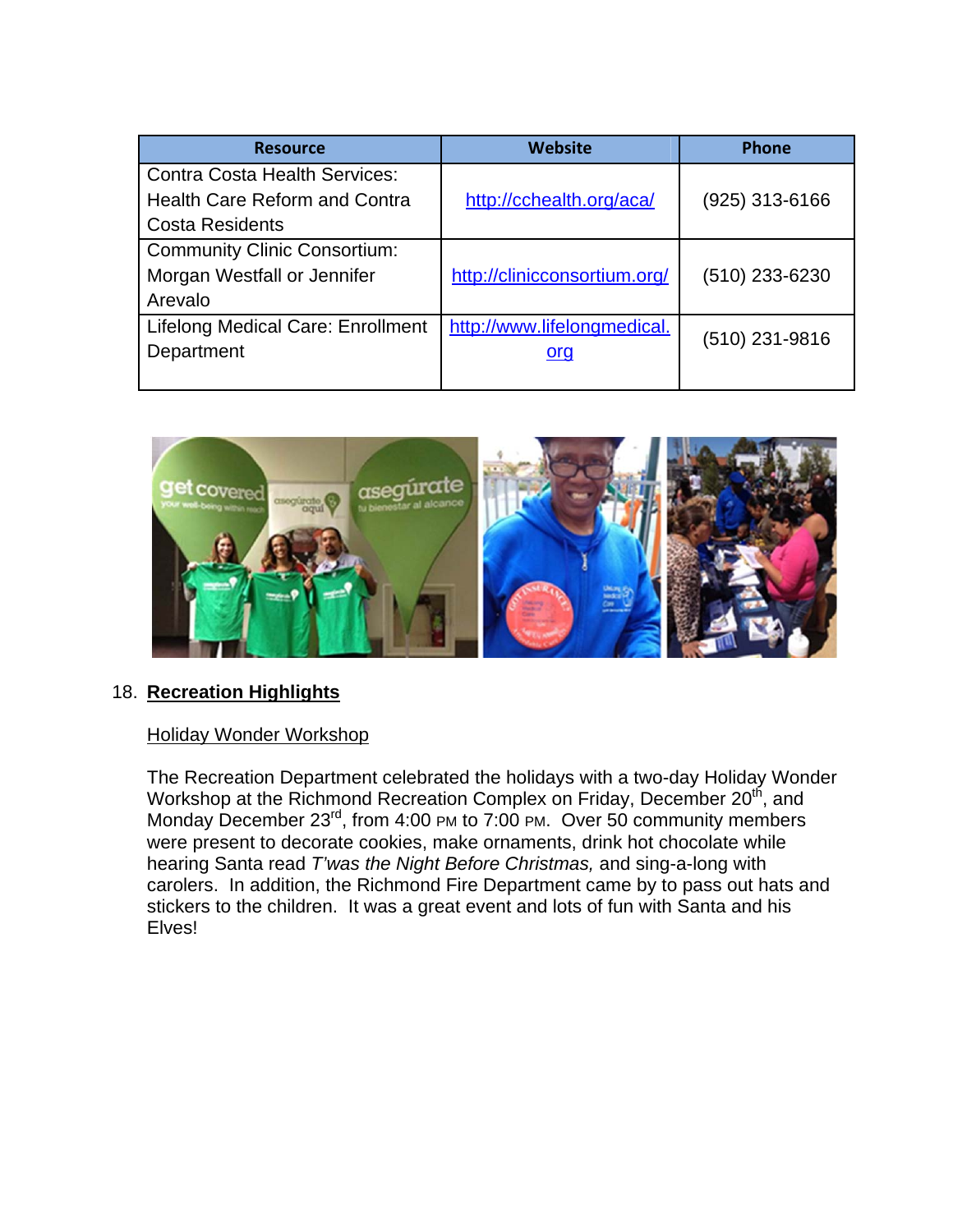

# 19. **Public Works Updates**

Parks and Landscaping: Crews continued with the landscape renovations along the Meeker Trail, performed general maintenance on the Carlson Boulevard shoulder, continued renovating the Elm Play Lot, carried on with the demolition work for the new restroom at Booker T. Anderson Park, installed new futsal goals at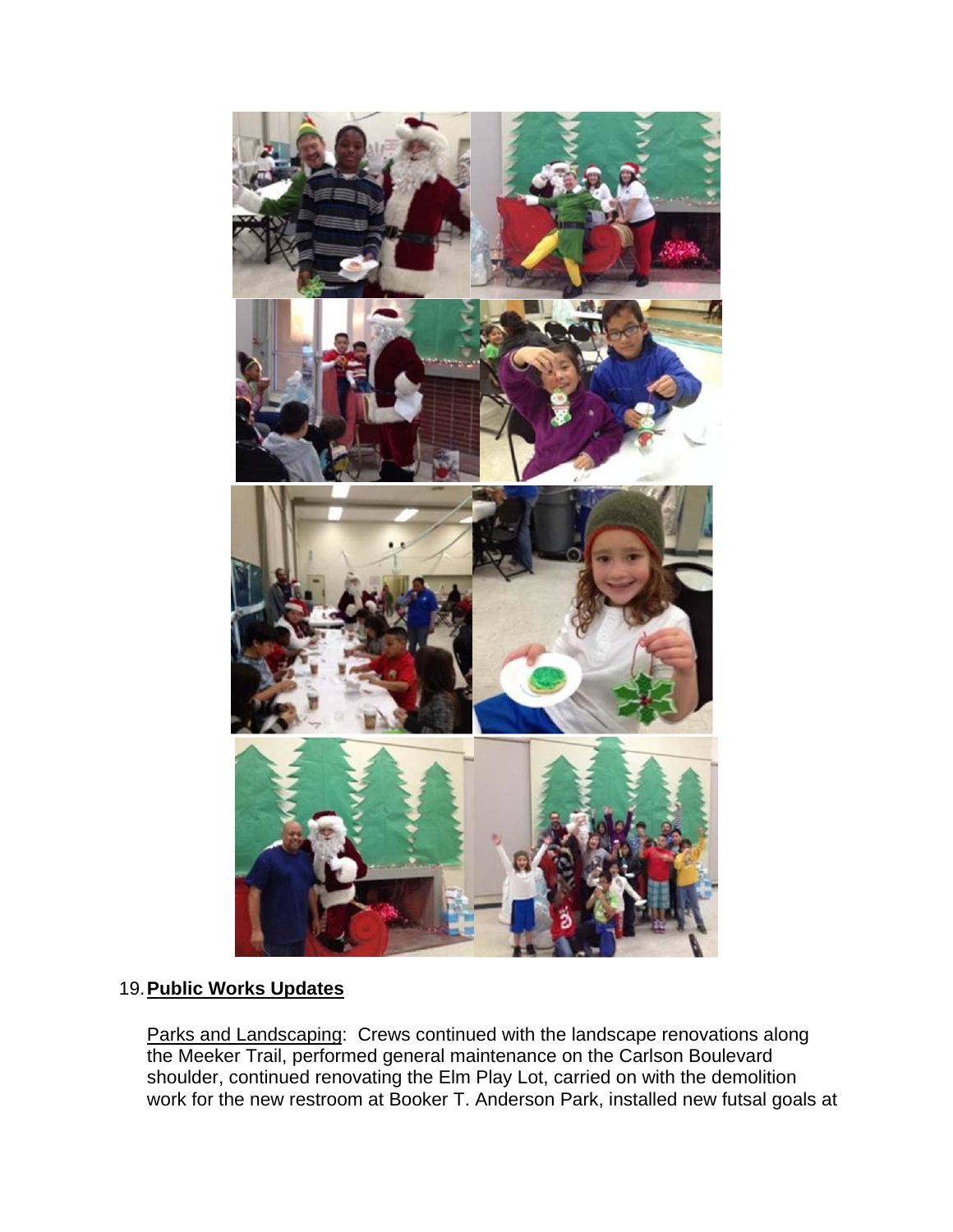Belding Garcia and Lucas Parks, performed an irrigation system audit along Richmond Parkway, and repaired vandalized play equipment at Kern, Humboldt and Humphrey Play Lots.



Meeker Trail Renovations

Tree Crews trimmed, cut or ground trees around Andrade Avenue, Maricopa Avenue, Livingston Lane, 26<sup>th</sup> Street, Humphrey Avenue, Giant Road, and Atlas Road.



Tree Work Along Atlas Road

Streets Division: Crews completed grinding and paving of South 57<sup>th</sup> Street from Jefferson to Alameda Avenue and 32<sup>nd</sup> Street. Staff also cleaned Portola dump